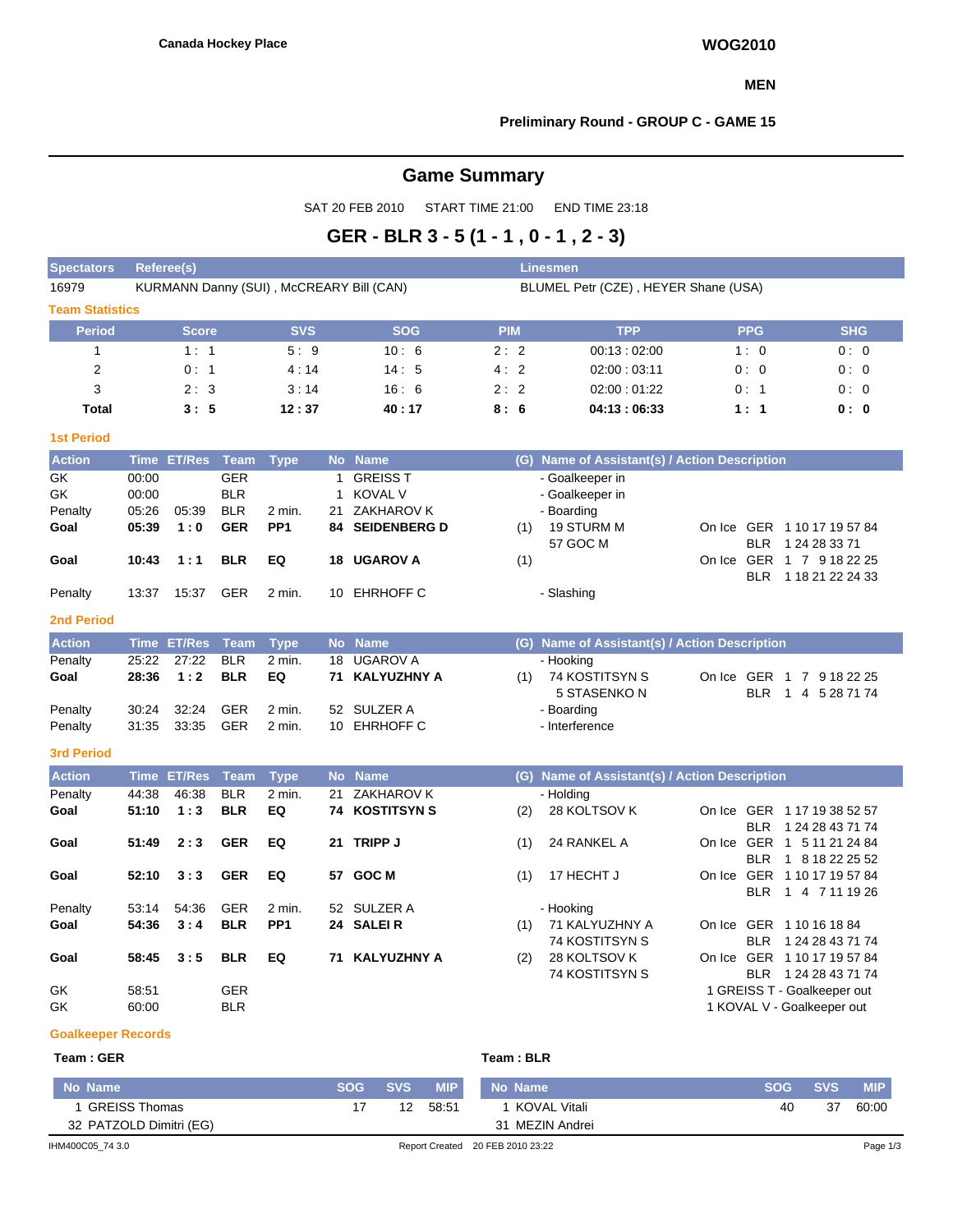### **MEN**

## **Preliminary Round - GROUP C - GAME 15**

**Game Statistics**

44 ENDRAS Dennis 37 MALIUTIN Maksim (EG)

|              | Team : GER (WHT)           |   |              |   |                      |                |                |             |      |             |                |            |           |            |            |            |  |  |
|--------------|----------------------------|---|--------------|---|----------------------|----------------|----------------|-------------|------|-------------|----------------|------------|-----------|------------|------------|------------|--|--|
|              |                            |   |              |   | <b>Shots on Goal</b> |                |                |             |      | Time on Ice |                |            |           |            |            |            |  |  |
| No Pos       | <b>Name</b>                | G | <b>A PIM</b> |   |                      | $\overline{2}$ | 3 <sup>2</sup> | OT TS $+/-$ |      | 1           | $\overline{2}$ | 3          | <b>OT</b> | <b>TOT</b> | <b>SHF</b> | <b>AVG</b> |  |  |
| 10 D         | <b>EHRHOFF Christian</b>   | 0 | 0            | 4 | 1                    | 1              | $\mathbf{1}$   | 3           | 0    | 7:03        |                | 7:47 11:18 |           | 26:08      | 30         | 0:52       |  |  |
| 17F          | <b>HECHT</b> Jochen        | 0 | 1            | 0 | 2                    | 1              | 1              | 4           | $-1$ | 5:05        | 6:14           | 9:26       |           | 20:45      | 25         | 0:49       |  |  |
| 19F          | STURM Marco +C             | 0 | 1            | 0 | 0                    | 1              | 3              | 4           | -1   | 5:17        | 5:41           | 8:55       |           | 19:53      | 27         | 0:44       |  |  |
| 57 F         | <b>GOC Marcel</b>          | 1 | 1            | 0 | 2                    | 1              | 3              | 6           | -1   | 5:28        | 7:01           | 8:51       |           | 21:20      | 28         | 0:45       |  |  |
| 84 D         | SEIDENBERG Dennis +A       | 1 | 0            | 0 | 1                    | 1              | -1             | 3           | $+1$ | 7:05        |                | 8:59 10:20 |           | 26:24      | 30         | 0.52       |  |  |
| 15 F         | <b>MULOCK Travis</b>       | 0 | 0            | 0 | 0                    | 0              | 0              | 0           | 0    | 4:38        | 4:02           | 2:26       |           | 11:06      | 17         | 0:39       |  |  |
| 16 F         | <b>WOLF Michael</b>        | 0 | 0            | 0 | 1                    | 0              | 0              | 1           | 0    | 4:35        | 4:48           | 4:46       |           | 14:09      | 21         | 0:40       |  |  |
| 38 D         | FICENEC Jakub              | 0 | 0            | 0 | 0                    | 1              | 0              | 1           | -1   | 5:00        | 5.49           | 4:06       |           | 14:55      | 19         | 0:47       |  |  |
| 39 F         | <b>GREILINGER Thomas</b>   | 0 | 0            | 0 | 0                    | 1              | 0              | 1           | 0    | 4:25        | 5:22           | 0:00       |           | 9:47       | 12         | 0:48       |  |  |
| 52 D         | <b>SULZER Alexander</b>    | 0 | 0            | 4 | 0                    | 0              | 0              | 0           | -1   | 4.43        | 6:22           | 4:02       |           | 15:07      | 20         | 0:45       |  |  |
| 5 D          | <b>HOLZER Korbinian</b>    | 0 | 0            | 0 | 0                    | 2              | -1             | 3           | $+1$ | 4:40        | 4:31           | 5:33       |           | 14:44      | 20         | 0:44       |  |  |
| 6 D          | <b>BUTENSCHON Sven</b>     | 0 | 0            | 0 | 0                    | 1              | 1              | 2           | 0    | 4:30        | 4:09           | 4:44       |           | 13:23      | 20         | 0:40       |  |  |
| 11F          | FELSKI Sven +A             | 0 | 0            | 0 | 0                    | 0              | 0              | 0           | $+1$ | 4:53        | 5:03           | 6:09       |           | 16:05      | 24         | 0:40       |  |  |
| 21 F         | <b>TRIPP John</b>          | 1 | 0            | 0 | 2                    | 2              | $\mathbf 1$    | 5           | $+1$ | 5:11        | 4:51           | 6:22       |           | 16:24      | 24         | 0:41       |  |  |
| 24 F         | <b>RANKEL Andre</b>        | 0 | 1            | 0 | 0                    | 1              | 4              | 5           | $+1$ | 4:05        | 3:24           | 5:26       |           | 12:55      | 20         | 0:38       |  |  |
| 7 D          | <b>SCHMIDT Christopher</b> | 0 | 0            | 0 | 0                    | 0              | 0              | 0           | $-2$ | 3:30        | 1:45           | 0:00       |           | 5:15       | 9          | 0:35       |  |  |
| 9 F          | <b>KLINGE Manuel</b>       | 0 | 0            | 0 | 0                    | 0              | 0              | 0           | $-2$ | 4:03        | 2:02           | 0:00       |           | 6:05       | 8          | 0:45       |  |  |
| 18 F         | <b>HOSPELT Kai</b>         | 0 | 0            | 0 | 0                    | 0              | 0              | 0           | $-2$ | 4:59        | 3:02           | 2:18       |           | 10:19      | 14         | 0:44       |  |  |
| 22 D         | <b>BAKOS Michael</b>       | 0 | 0            | 0 | 0                    | 0              | 0              | 0           | $-2$ | 3:31        | 0:54           | 0:00       |           | 4:25       | 8          | 0:33       |  |  |
| 25 F         | <b>MULLER Marcel</b>       | 0 | 0            | 0 | 1                    | 1              | 0              | 2           | $-2$ | 5:06        | 3:12           | 4:20       |           | 12:38      | 17         | 0:44       |  |  |
| 1 GK         | <b>GREISS Thomas</b>       | 0 | 0            | 0 | 0                    | 0              | 0              | 0           |      |             |                |            |           |            |            |            |  |  |
| 32 GK        | <b>PATZOLD Dimitri</b>     | 0 | 0            | 0 | 0                    | 0              | 0              | 0           |      |             |                |            |           |            |            |            |  |  |
| 44 GK        | <b>ENDRAS Dennis</b>       | 0 | 0            | 0 | $\Omega$             | 0              | $\Omega$       | 0           |      |             |                |            |           |            |            |            |  |  |
| <b>Total</b> |                            | 3 | 4            | 8 | 10                   | 14             | 16             | 40          |      |             |                |            |           |            |            |            |  |  |

#### **Head Coach :** KRUPP Uwe

|             | <b>Team : BLR (RED)</b>    |          |              |          |          |               |                |                      |          |      |                |      |                         |     |            |
|-------------|----------------------------|----------|--------------|----------|----------|---------------|----------------|----------------------|----------|------|----------------|------|-------------------------|-----|------------|
|             | <b>Shots on Goal</b>       |          |              |          |          |               |                |                      |          |      |                |      | Time on Ice             |     |            |
| No Pos Name |                            | G        | <b>A PIM</b> |          |          | $\mathcal{P}$ | OT TS<br>3     |                      | $+/-$    |      | $\overline{2}$ | 3    | <b>TOT</b><br><b>OT</b> | SHF | <b>AVG</b> |
| 24 D        | SALEI Ruslan +C            | 1        | 0            | 0        | $\Omega$ | 0             |                | 1                    | $+3$     | 7:44 | 8:13           | 8:21 | 24:18                   | 30  | 0.48       |
| 28 F        | KOLTSOV Konstantin +A      | $\Omega$ | 2            | 0        |          | 0             | $\Omega$       |                      | $+3$     | 6:02 | 6:09           | 7:13 | 19:24                   | 27  | 0.43       |
| 43 D        | <b>KOSTIUCHENOK Viktor</b> | $\Omega$ | 0            | 0        | 0        | 0             | $\Omega$       | 0                    | $+2$     | 7:14 | 6:50           | 8:10 | 22:14                   | 28  | 0:47       |
| 71 F        | <b>KALYUZHNY Aleksei</b>   | 2        |              | 0        | 0        |               |                | $\mathbf{2}$         | $+3$     | 6:10 | 4:55           | 6:52 | 17:57                   | 24  | 0.44       |
| 74 F        | <b>KOSTITSYN Sergei</b>    |          | 3            | 0        | $\Omega$ | 0             | $\overline{2}$ | $\mathbf{2}^{\circ}$ | $+3$     | 5:29 | 5:24           | 7:43 | 18:36                   | 26  | 0.42       |
| 4 D         | <b>MAKRITSKI Aleksandr</b> | $\Omega$ | 0            | 0        | $\Omega$ | 0             | $\Omega$       | 0                    | $\Omega$ | 4:45 | 4:28           | 1:47 | 11:00                   | 15  | 0.44       |
| 11F         | <b>KULAKOV Aleksandr</b>   | $\Omega$ | 0            | 0        | 0        | 2             | - 0            | 2                    | -1       | 6:13 | 4:31           | 4:40 | 15:24                   | 21  | 0:44       |
| 19F         | <b>MELESHKO Dmitri</b>     | $\Omega$ | 0            | 0        | 2        | 0             | $\Omega$       | 2                    | $-1$     | 5:32 | 4:20           | 3:28 | 13:20                   | 18  | 0.44       |
| 26 F        | <b>STAS Andrei</b>         | $\Omega$ | 0            | 0        | $\Omega$ | 0             | $\Omega$       | 0                    | -1       | 6:17 | 4:34           | 4:27 | 15:18                   | 19  | 0.48       |
| 33 D        | <b>KAREV Andrei</b>        | $\Omega$ | 0            | $\Omega$ | $\Omega$ | 0             | $\Omega$       | 0                    | $+1$     | 3:12 | 0:00           | 0:00 | 3:12                    | 5   | 0:38       |
| 5 D         | STASENKO Nikolai           | $\Omega$ |              | 0        |          |               | $\Omega$       | 2                    | $+1$     | 5:07 | 4:49           | 4:36 | 14:32                   | 28  | 0:31       |
| 18 F        | <b>UGAROV Aleksei</b>      |          | 0            | 2        | 1        | 0             | 1              | 2                    | $\Omega$ | 6:00 | 5:40           | 6:19 | 17:59                   | 23  | 0.46       |
| 21 F        | ZAKHAROV Konstantin        | 0        | 0            | 4        |          |               | $\Omega$       | 2                    | $+1$     | 5:45 | 4:50           | 4:58 | 15:33                   | 23  | 0:40       |